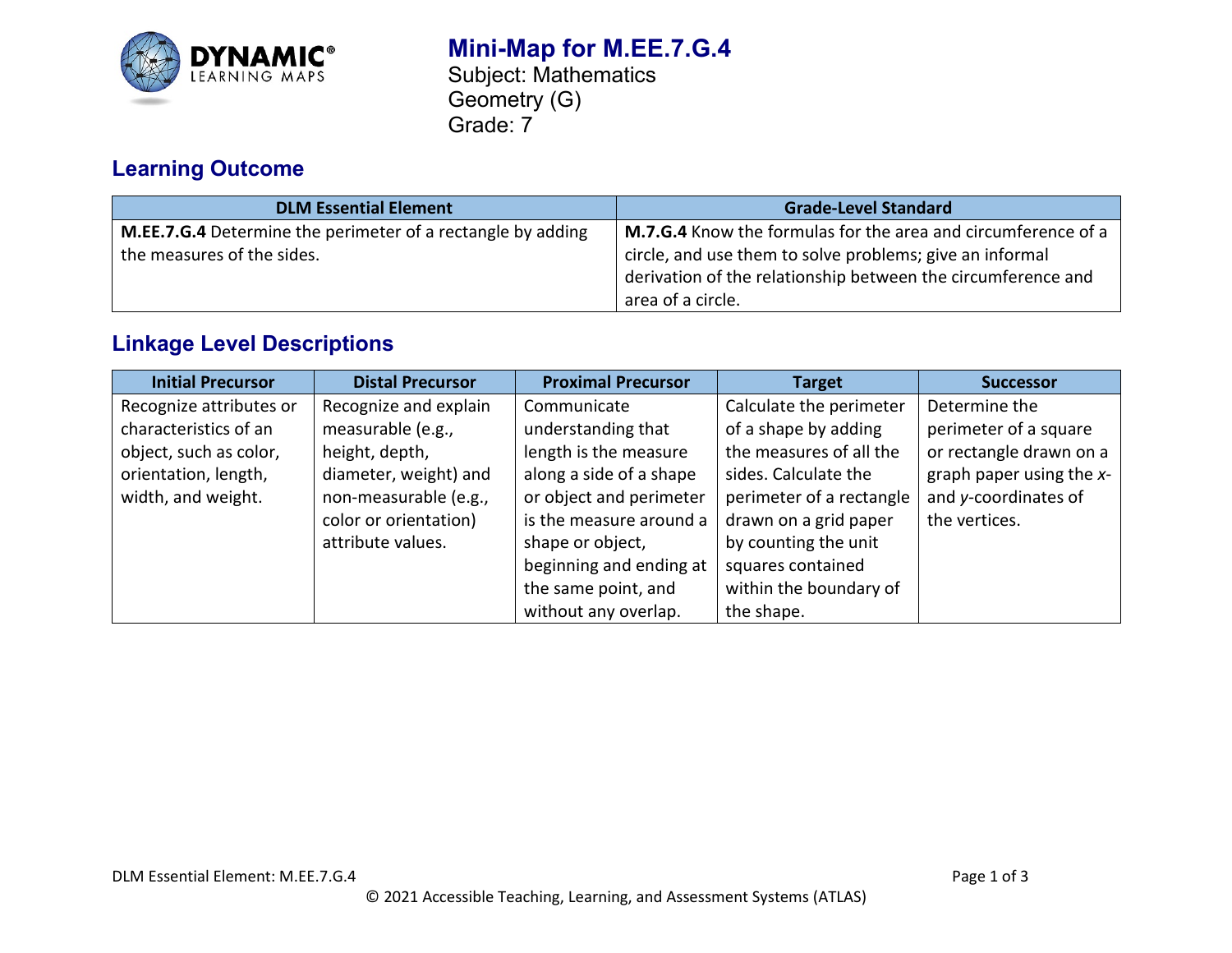### **Initial Precursor and Distal Precursor Linkage Level Relationships to the Target**

In order to calculate perimeter, students begin by learning to notice what is new. The educator draws the students' attention to new objects or stimuli, labels them (e.g., "these are two long cubes and short cubes," or "you have two fidgets; one is big and one is small but they are both fidgets"), and the student observes, feels, or otherwise interacts with it. Educators encourage students to begin placing like objects together, drawing attention to the characteristics that make an item the same or different.

### *How is the Initial Precursor related to the Target? How is the Distal Precursor related to the Target?*

As students develop their attention to objects and notice the difference between objects, they will begin working on recognizing and describing measurable attributes. Students need lots of experience making direct comparisons between objects. Educators should use the comparison words (e.g., big/small, tall/short, longer/shorter). While students do not need to say them, they do need to learn their meaning.

### **Instructional Resources**

| <b>Released Testlets</b>                                    |  |  |
|-------------------------------------------------------------|--|--|
| See the Guide to Practice Activities and Released Testlets. |  |  |
| <b>Using Untested (UN) Nodes</b>                            |  |  |
| See the document Using Mini-Maps to Plan Instruction.       |  |  |